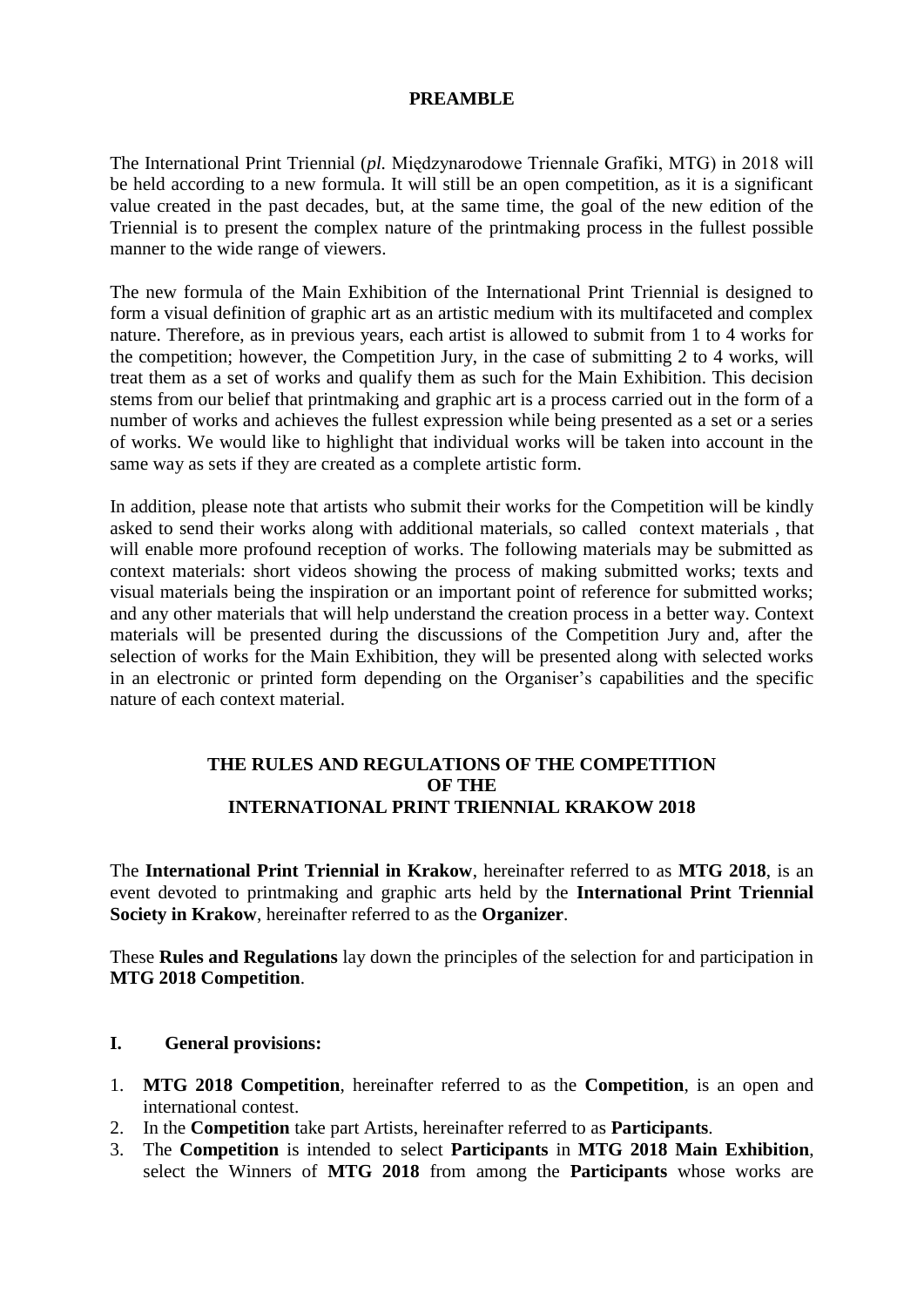qualified for **MTG 2018 Main Exhibition**, and select works for digital presentation as part of IconData – Virtual Museum program.

- 4. Submitting works for the **Competition** is tantamount to the acceptance of the conditions set forth in these **Rules and Regulations**.
- 5. The **Competition** focuses on broadly-defined printmaking and graphic art, i.e. works produced in classical printmaking techniques and works that make use of the latest achievements in digital recording and artists individual methods of producing prints, as well as intermedia, multimedia and transmedia projects, including graphic installations.
- 6. The decision regarding the qualification of works for **MTG 2018 Main Exhibition**, the granting of particular awards and the selection of works for digital presentation as part of IconData – Virtual Museum program is taken by an international **Competition Jury**  appointed by the **Organizer** from among professionals involved in printmaking and graphic arts.
- 7. The **Competition Jury** will work in Krakow.
- 8. Decisions of the **Competition Jury** are final and not subject to any appeals.
- 9. The **Participants** will be informed about the qualification of works for **MTG 2018 Main Exhibition**, the granting of particular awards and the selection of works for digital presentation as part of IconData – Virtual Museum program by e-mail; in addition, the list of all **Participants** qualified for the exhibition will be published on the **Organiser's** website.
- 10. All **Participants** in **MTG 2018 Main Exhibition** will receive a free exhibition catalog.
- 11. The **Organizer** reserves the right to send personal invitations to **MTG 2018 Main Exhibition** to artist chosen by it, without consultations with the **Competition Jury**. Works of artists invited by the **Organizer** will not be taken into consideration for **MTG 2018** Awards.
- 12. The **Organizer** reserves the right to make amendments to these **Rules and Regulations**  and publish them immediately on the **Organiser's** website.

# **II. The description of the Competition:**

- 1. The **Competition** will be held in one stage in which original works sent by the **Participants** will be evaluated.
- 2. The participation in the **Competition** is paid.
- 3. Each **Participant** may submit for the **Competition** from 1 to 4 works.
- 4. Works submitted for the **Competition**, except for submissions of single works, installations or multimedia works, should be part of a single series.
- 5. In the case of submitting 2-4 works, the **Competition Jury** will treat submitted works as a set of works and qualify them as such for **MTG 2018 Main Exhibition**.
- 6. Artists are also allowed to submit context materials for the **Competition** in case that they enhance the reception of submitted works. The following materials may be submitted as context materials: short videos showing the process of making submitted works; texts and visual materials being the inspiration or an important point of reference for individual works; and any other materials that will help understand the creation process in a better way.
- 7. Only premiere works created after 1 January 2015 and not yet submitted for other national and international competitions and reviews will be accepted in the **Competition.**
- 8. In the case of works on paper and installations composed of paper prints, the qualification will be based on submitted originals that should be delivered to the **Organiser's** head office until **31.01.2018**.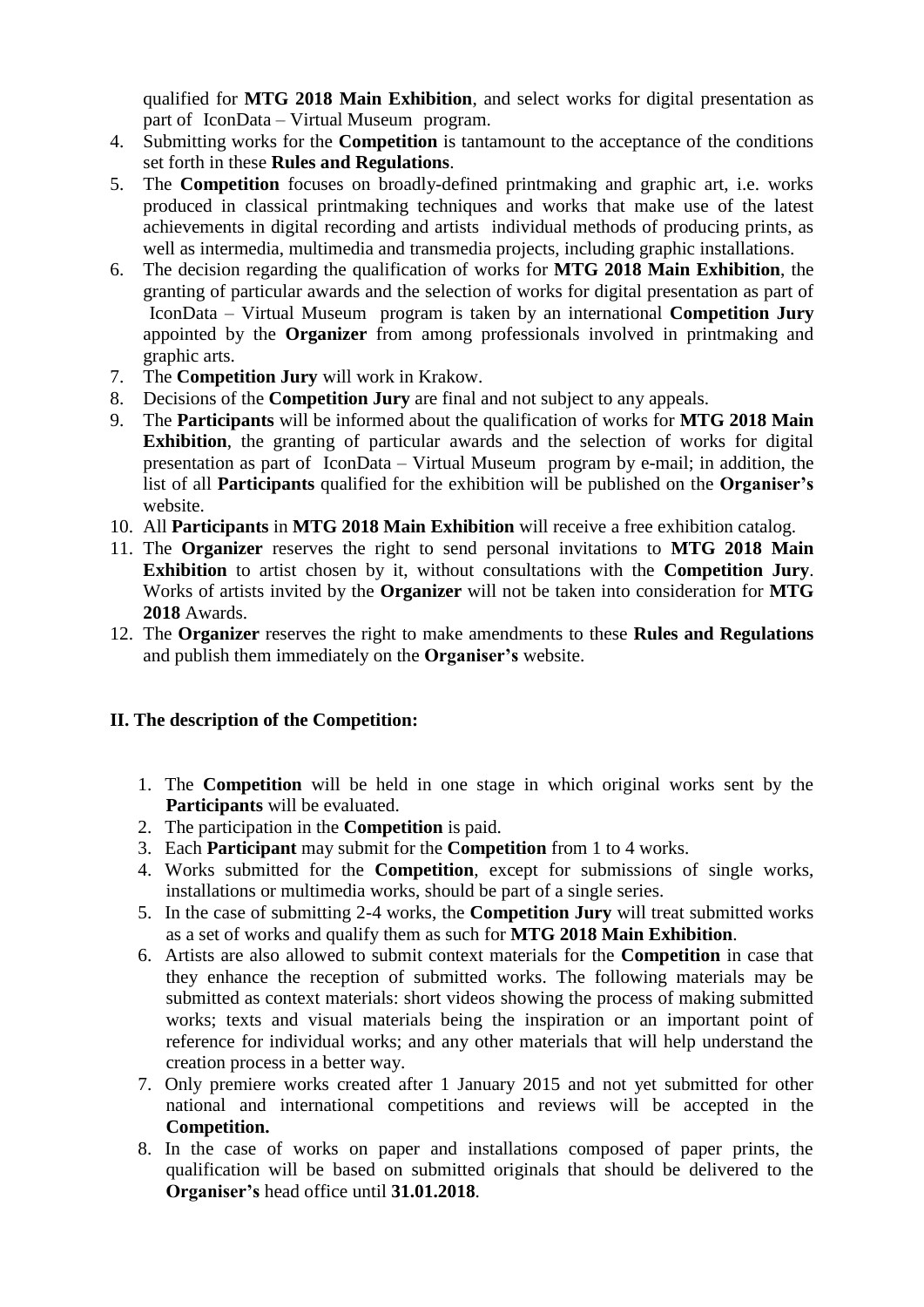- 9. In the case of multimedia installations and other multimedia works, the qualification will be based on a precise description and visualization of the proposed installation and/or recorded visual material. The materials should be delivered to the **Organiser's** Office until **31.01.2018**.
- 10. In the case of all installations requiring the use of large-size elements, the **Participant**  must send such elements upon receipt of the notice of their qualification for **MTG 2018 Main Exhibition**. The parcel should be delivered to the **Organiser's** Office until **30.05.2018**.
- 11. The Awards in the **Competition** will be granted by the **Competition Jury** by selecting the Winners from among the **Participants** qualified for **MTG 2018 Main Exhibition**.

# **III. Conditions of the participation in the Competition:**

- 1. The condition of the participation in the **Competition** is to deliver to the **Organiser's** Office all materials listed in Clause IV item 1 sub-items a-b and item 6 sub-items a-b, and pay a fee according to the Clause V, in terms defined in the **Rules and Regulations**.
- 2. Submitting works for the **Competition** is tantamount to:
	- a) entrusting works to the **Organizer** until the end of 2019 to display them at exhibitions of **MTG 2018** program, re-exhibitions and exhibitions held by the **Organizer** in Poland and abroad from 01.07.2018 until 30.11.2019;
	- b) granting to the **Competition Organizer** the consent to use submitted printed, audio, video and online works in all activities and publications related to **MTG 2018** and the **Organiser's** statutory activities, without any time and territorial restrictions;
	- c) granting consent to use personal data of a **Participant** in the **Competition** in accordance with the Personal Data Protection Act of 29 August 1997 applicable in the territory of Poland. Personal data of the **Competition Participants** will be stored and processed in the **Organiser's** head office solely in connection with the implementation of these **Rules and Regulations**, and to send to **Participants** advertising materials, information about subsequent editions of the **Competition** and surveys from the **Competition Organizer**. Each **Participant** may gain access to their data and correct them.

### **IV. Procedure for submitting works for the Competition:**

- 1. The procedure for submitting works for the **Competition** is as follows:
	- a. Sending original works submitted for the **Competition** by the **Participant** by mail or courier service, at their own cost and expense, or delivering them in person to the SMTG Office in Krakow, with the exception of installations requiring the use of large-size elements, which are qualified on the basis of a precise description and visualization of the proposed installation and/or recorded visual material, in this case the **Participant** submit only a precise description and visualization of the proposed installation and/or recorded visual material.
	- b. Sending by a **Participant**, using such platforms as WeTransfer, reproductions of works submitted for the **Competition** in JPG format [resolution: 300 dpi, longer side: 20 cm, RGB], and the preview in JPG format [resolution: 72 dpi, longer side: 20 cm].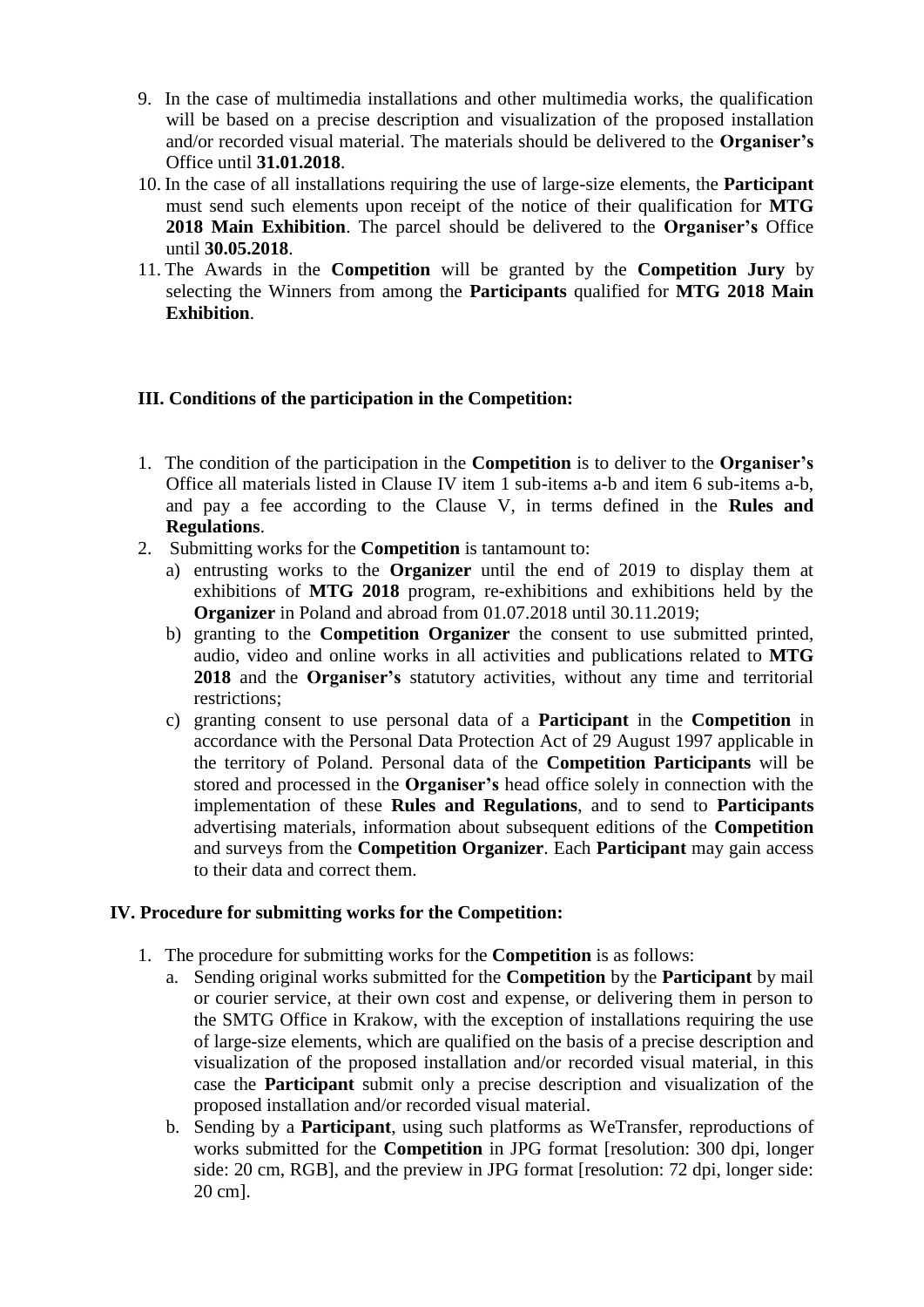- 2. Moreover the **Participant**, using such platforms as WeTransfer, may submit context materials related to submitted works, in case that they enhance the reception of submitted works.
- 3. Works submitted for the **Competition** are not subject to any format restrictions, except for the notes contained in Clause VI item 1.
- 4. Submitted works should have labels [**Appendix 2**] on their backs filled in using capital letters.
- 5. The parcel should have a sticker on it saying **MTG 2018** and the note: No commercial value [**Appendix 3**].
- 6. The parcel containing submitted works must include the following documents:
- a) the completed and signed Entry Form [**Appendix 1**] with the formula confirming the authorship of the work and the **Participant** s declaration concerning their consent or lack of their consent to the transfer of the ownership of their works to the **Organizer**;
- b) the proof of payment;
- c) in the case of intermedial works (e.g. graphic installations), the submission should include a detailed description of the work(s) including their dimensions, precise visual documentation (complying with the DVD standard) and the specification of the multimedia equipment required for the correct display of the work(s).
- 7. If the **Participant** agrees to the sales of their works, the submission should include the completed and signed declaration of their consent to sell the works during **MTG 2018 Main Exhibition** by the **Organizer** in accordance with the conditions laid down in the Sales Form [**Appendix 4**].
- 8. Original works together with all documents listed in Clause IV item 6 sub-items a-b must be submitted **until 31.01.2018**:
- a) in person (the date of works delivery to the **Organiser's** head office is the date of submission);
- b) by mail to the address of the **Organiser's** head office (the date of the postmark is the date of submission);
- c) by courier services (the date of works delivery to the **Organiser's** head office is the date of submission);

with the exception of the works referred to in Clause II item 9 of the **Rules and Regulations** and the elements referred to in Clause II item 10.

### The address of the **Organiser's** head office:

Stowarzyszenie Międzynarodowe Triennale Grafiki w Krakowie Rynek Główny 29 31-010 Kraków Poland

- 9. Reproductions of submitted works and context materials must be submitted, using such platforms as WeTransfer, to the **Organiser's** e-mail address: **smtg@triennial.cracow.pl** until **31.01.2018**. The date of the transfer is the date of submission. Optionally, they can also be recorded on the CD that is packed to the parcel containing original works.
- 10. The files with the reproductions of submitted works should be described as follows:
	- a) Last name, first name, title, subsequent work number as in the submission form, e.g. **Last name\_First name\_Title\_1**.
	- b) These files must be in formats that can be opened on PCs.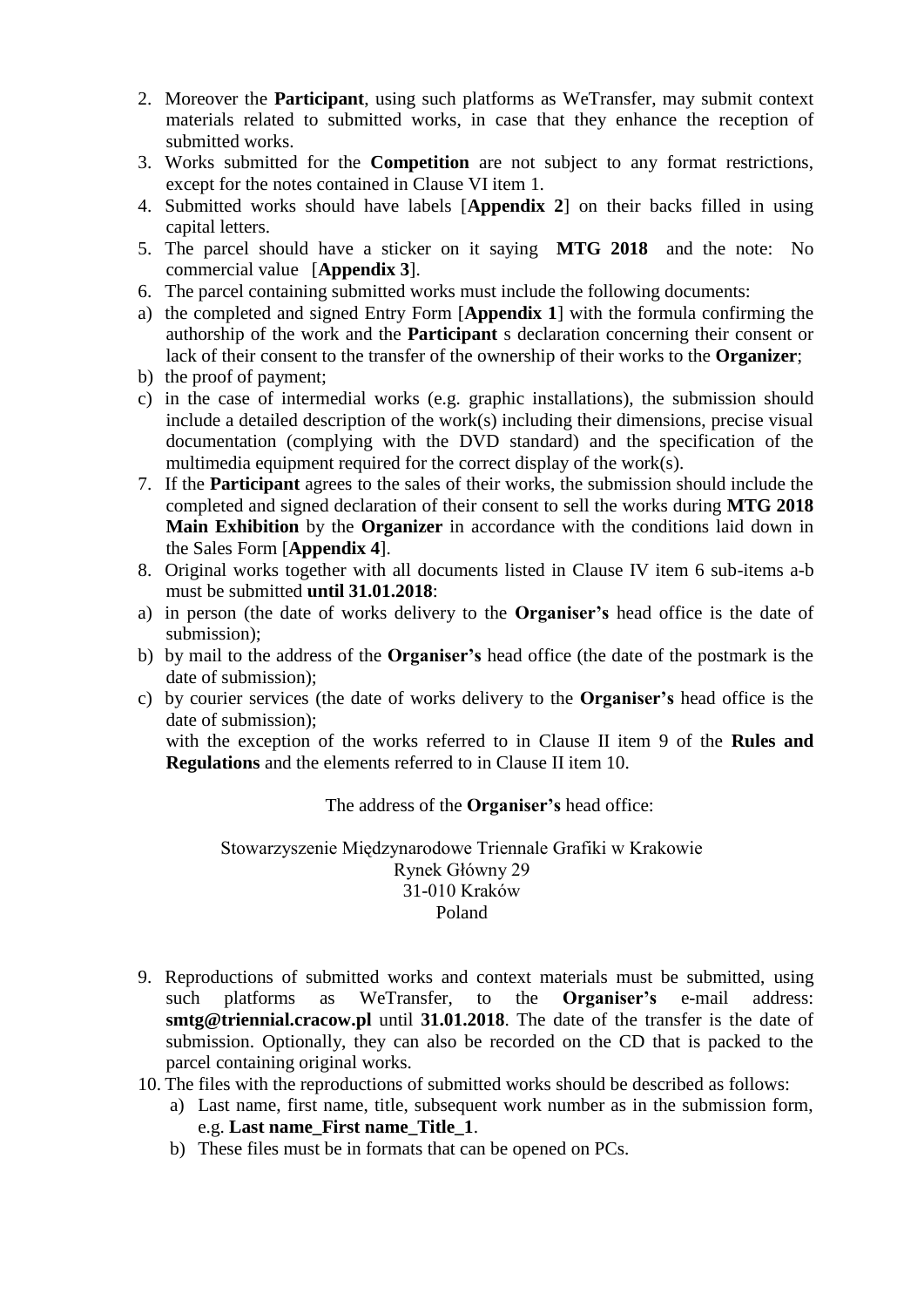11. Only works properly protected and packed (e.g. in sturdy and hard tubes, flat portfolio cases) will be accepted; in addition, one may not submit prints in heavy framing, framed works, with frames containing glass, passe-partout.

# **V. The fee for the participation in the Competition**

- 1. The payment of a non-refundable fee is the condition of accepting works for the **Competition**.
- 2. The fee is PLN 200 for **Participants** from Poland and EUR 70 for **Participants** from abroad.
- 3. Payments may be made as follows:
- a) to the **Organiser's** bank account;
- b) in cash in the **Organiser's** head office;
- c) using PayPal system through the **Organiser's** website.
- 4. Sending cash in letters and parcels is not permitted; also checks will not be accepted and they will be considered as non-payment.
- 5. The absence of a proof of payment of the fee for the participation in the **Competition** will be tantamount to the failure to accept the work for the **Competition** and submitted works will become the **Organiser's** property.
- 6. Payments should be made to the following bank account:
	- a) Account number for payments in PLN:

Bank Zachodni WBK SA, Rynek Główny 30, 31-133 Kraków 03 1090 1665 0000 0001 3019 1135

b) Account number for payments in EUR:

### Bank Zachodni WBK SA, Rynek Główny 30, 31-133 Kraków PL93 1090 2053 0000 0001 1859 7530 SWIFT: WBKPPLPP

### **VI. Detailed information about parcels containing works:**

- 1. Due to applicable postal regulations, the longer side of the parcel that may be sent back following the end of the **Competition** at the **Organiser's** cost and expense may not exceed **120 cm** and the weight of the parcel may not exceed **3 kg**. The parcel will be sent back in accordance with the schedule provided in these **Rules and Regulations**.
- 2. The parcels which do not meet the conditions described in Clause VI item 1, after the end of the **Competition** will be sent back at the **Participant** s cost and expense or may be collected personally by the **Participant** in accordance with the schedule provided in these **Rules and Regulations**.
- 3. The **Organizer** will not be responsible for any damage to parcels during their transport to the **Organiser's** Office or as a result of packing the works by the **Participant** in an incorrect manner.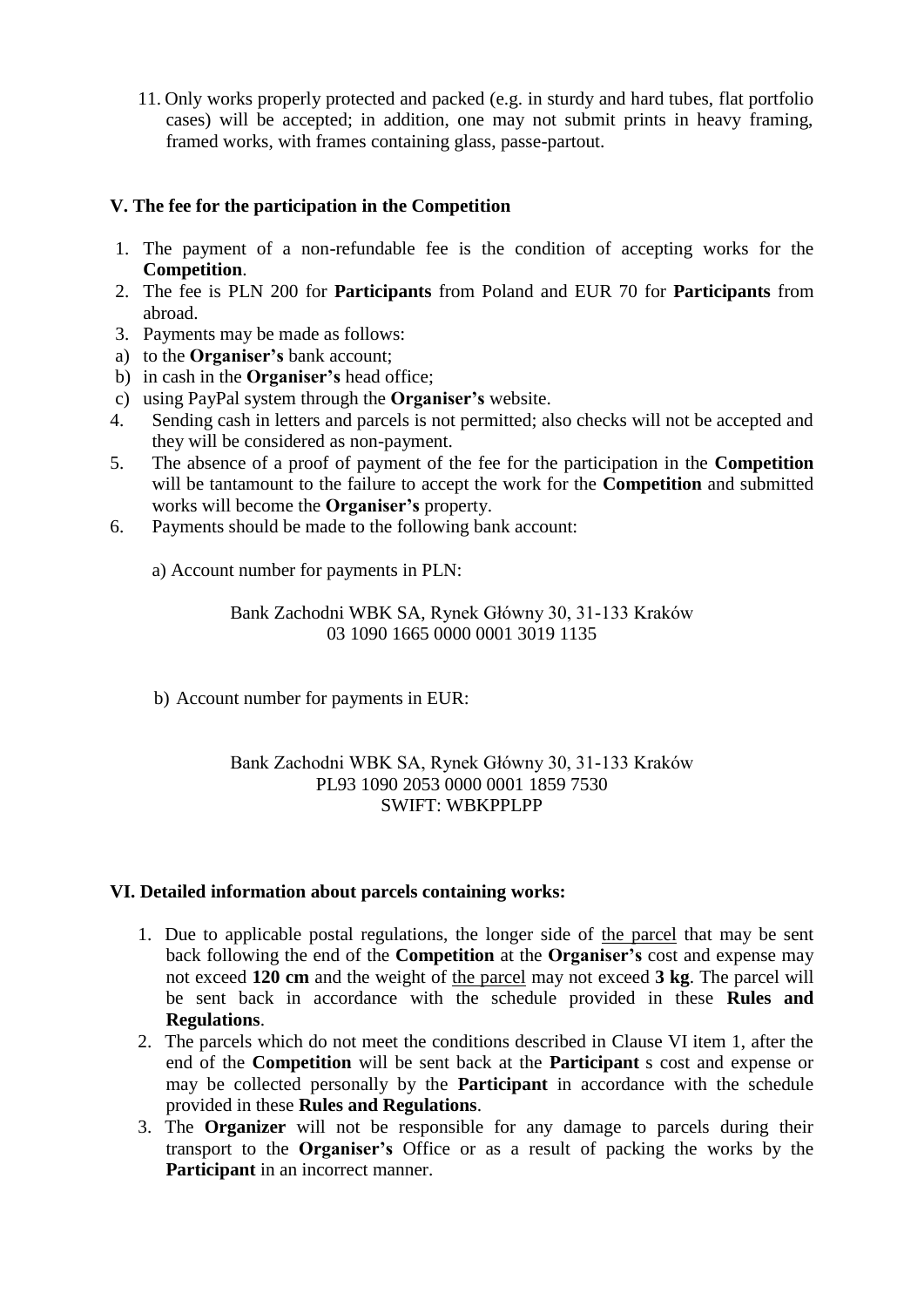- 4. The **Organizer** will prepare the description of the state of conservation of works immediately after their opening, and will promptly inform the **Participant** about any damage caused during transport and send photo documentation of such damage.
- 5. The **Organizer** will not insure works for the time of their storage; exhibiting and sending them back to **Participants**.
- 6. The **Organizer** will not be responsible for losing the parcel when it is sent back to the **Participant** and for any mechanical damage occurring during transport.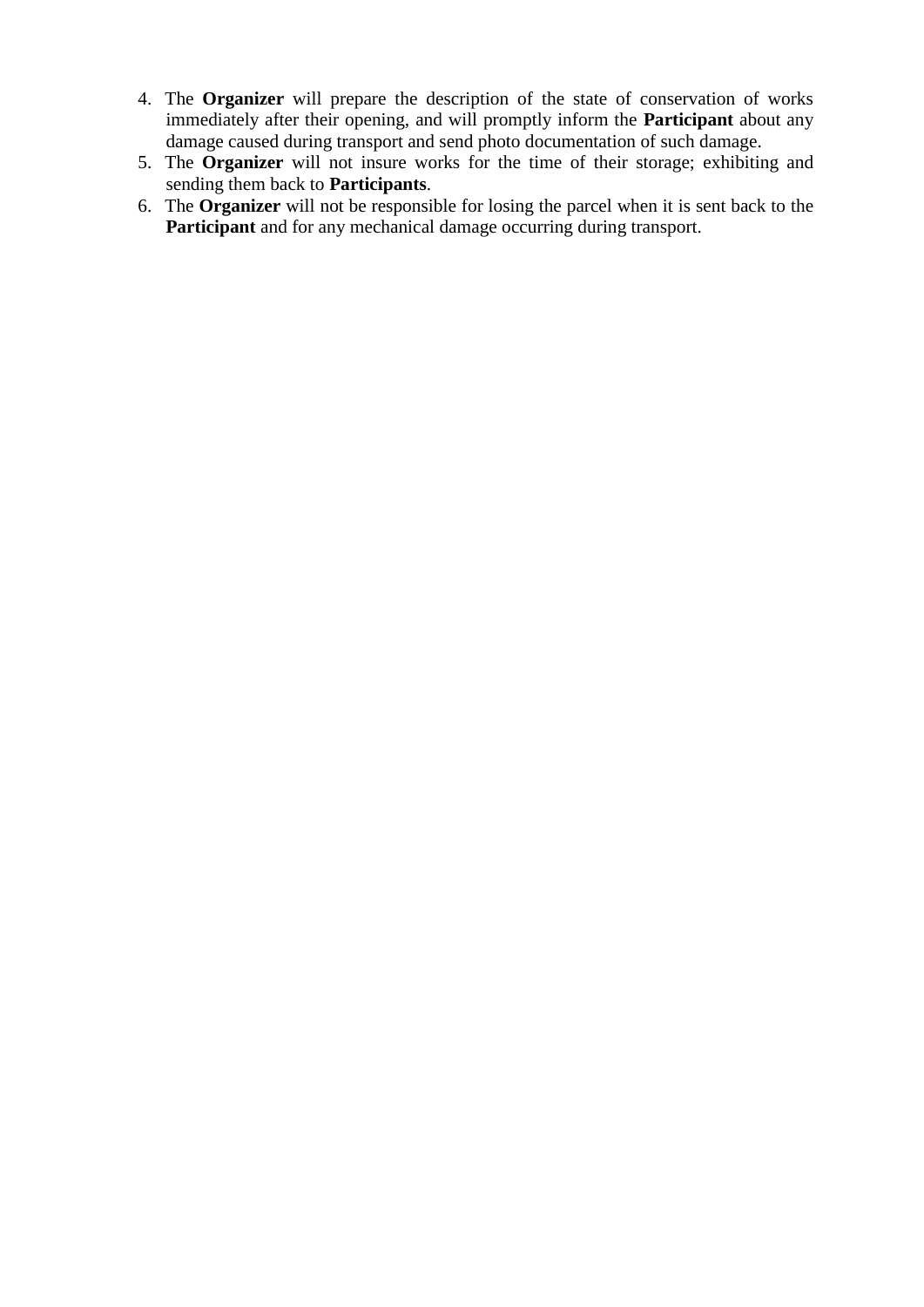### **VII. Awards:**

# **MTG 2018 Grand Prix**

### PLN 25,000

#### and an individual exhibition at the International Centre for Graphic Arts in Krakow in 2019

### **MTG 2018 European Printmaking Award**

PLN 15,000

### **Prof. Witold Skulicz Award**

an individual exhibition at the International Centre for Graphic Arts in Krakow in 2019

### **Funded Awards.**

- 1. At the **Organiser's** discretion, the amount and number of awards may change.
- 2. The Winners of the **Competition** will be notified of the decision of the **Competition Jury** in writing via e-mail.
- 3. Awards granted by the **Competition Jury** will be handed to the Winners during **MTG 2018** Awards Gala.
- 4. The Winners works displayed at **MTG 2018 Main Exhibition** will become the **Organiser's** property.
- 5. The Winners of the **Competition** will be invited to the opening ceremony of **MTG 2018 Main Exhibition** and the Awards Gala.
- 6. The **Organizer** will cover the costs of a Winner s accommodation (max. 3 nights at a hotel).
- 7. The **Organizer** will not cover a Winner s travel expenses.

### **VIII. Returning works**

- 1. Works meeting the conditions for their return laid down in Clause VI item 1 of the **Rules and Regulations** not qualified for **MTG 2018 Main Exhibition** and/or digital presentation as part of IconData – Wirtualne Muzeum program will be returned to **Participants** at the **Organiser's** cost and expense until **31.12.2018**.
- 2. Works meeting the conditions for their return laid down in Clause VI item 1 of the **Rules and Regulations** qualified for **MTG 2018 Main Exhibition** and/or digital presentation as part of IconData – Wirtualne Muzeum program will be returned to **Participants** at the **Organiser's** cost and expense until **31.08.2019**.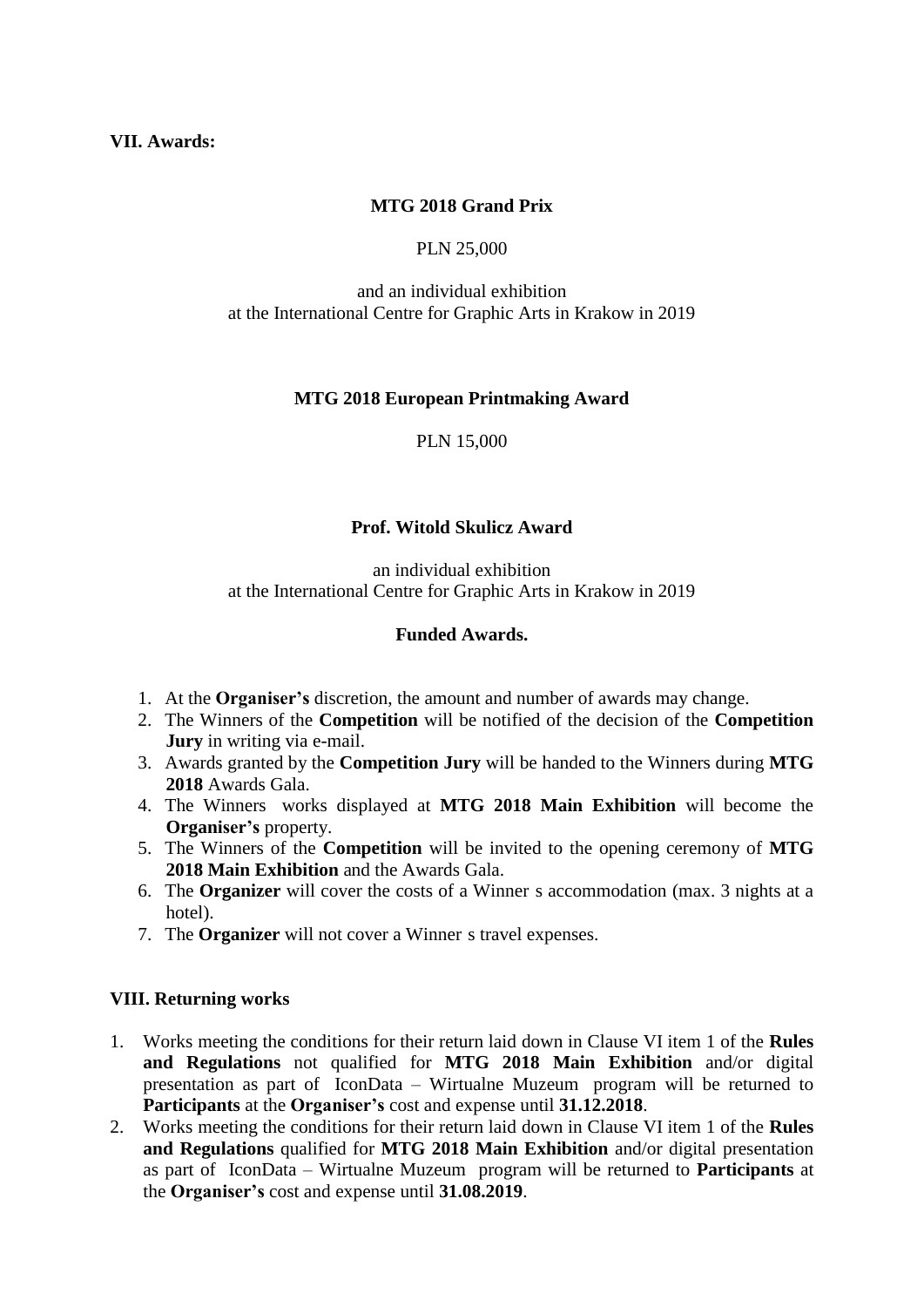- 3. Works not meeting the conditions for their return laid down in Clause VI item 1 of the **Rules and Regulations** not qualified for **MTG 2018 Main Exhibition** and/or digital presentation as part of IconData – Wirtualne Muzeum program will be returned to **Participants** at their own cost and expense or **Participants** may collect them in person until **31.12.2018**. After this date, works that are not collected will become the property of the **Organizer**.
- 4. Works not meeting the conditions for their return laid down in Clause VI item 1 of the **Rules and Regulations** qualified for **MTG 2018 Main Exhibition** and/or digital presentation as part of IconData – Wirtualne Muzeum program will be returned to **Participants** at their own cost and expense or **Participants** may collect them in person until **31.08.2019**. After this date, works that are not collected will become the property of the **Organizer**.
- 5. The works will be sent back to the **Participant** s address provided in the participation form.
- 6. In the absence of a written or e-mail notification for the **Organizer** concerning the change of the address for sending back the works resulting in the return of the parcel to the **Organizer**, the second return of works will be possible only at the **Participant** s cost and expense when they pay the costs of the second return.
- 7. Works of **Participants** returned by the Polish postal services to the **Organizer** when their authors fail to pay a charge for their second return, after **31.12.2019** will become the property of the **Organizer**.
- 8. The **Organizer** will not cover the costs of the customs resulting from separate provisions applicable in particular countries.
- 9. The **Organizer**, when sending back works, will write the note: No commercial value on all parcels.

# **IX. MTG 2018 Calendar**

| 1. Sending original works for the <b>Competition</b>                                                                                          | until 31.01.2018          |
|-----------------------------------------------------------------------------------------------------------------------------------------------|---------------------------|
| 2. Announcing the results of the <b>Competition</b>                                                                                           | until 16.04.2018          |
| 3. Sending qualified installations and any other types of works<br>requiring the use of large-size elements<br>which are not printed on paper | until 31.05.2018          |
| 4. The opening ceremony of MTG 2018 Main Exhibition                                                                                           | 06.07.2018                |
| 5. MTG 2018 Awards Gala                                                                                                                       | 06.07.2018                |
| 6. MTG 2018 Main Exhibition                                                                                                                   | $06.07.2018 - 21.08.2018$ |
| 7. Returning works of <b>Participants</b> not qualified<br>for MTG 2018 Main Exhibition and/or IconData program                               | until 31.12.2018          |
| 8. Personal collection of works by <b>Participants</b> not qualified<br>for the <b>Main Exhibition</b> and/or IconData program                | until 31.12.2018          |
| 9. Returning works of <b>Participants</b> qualified                                                                                           |                           |